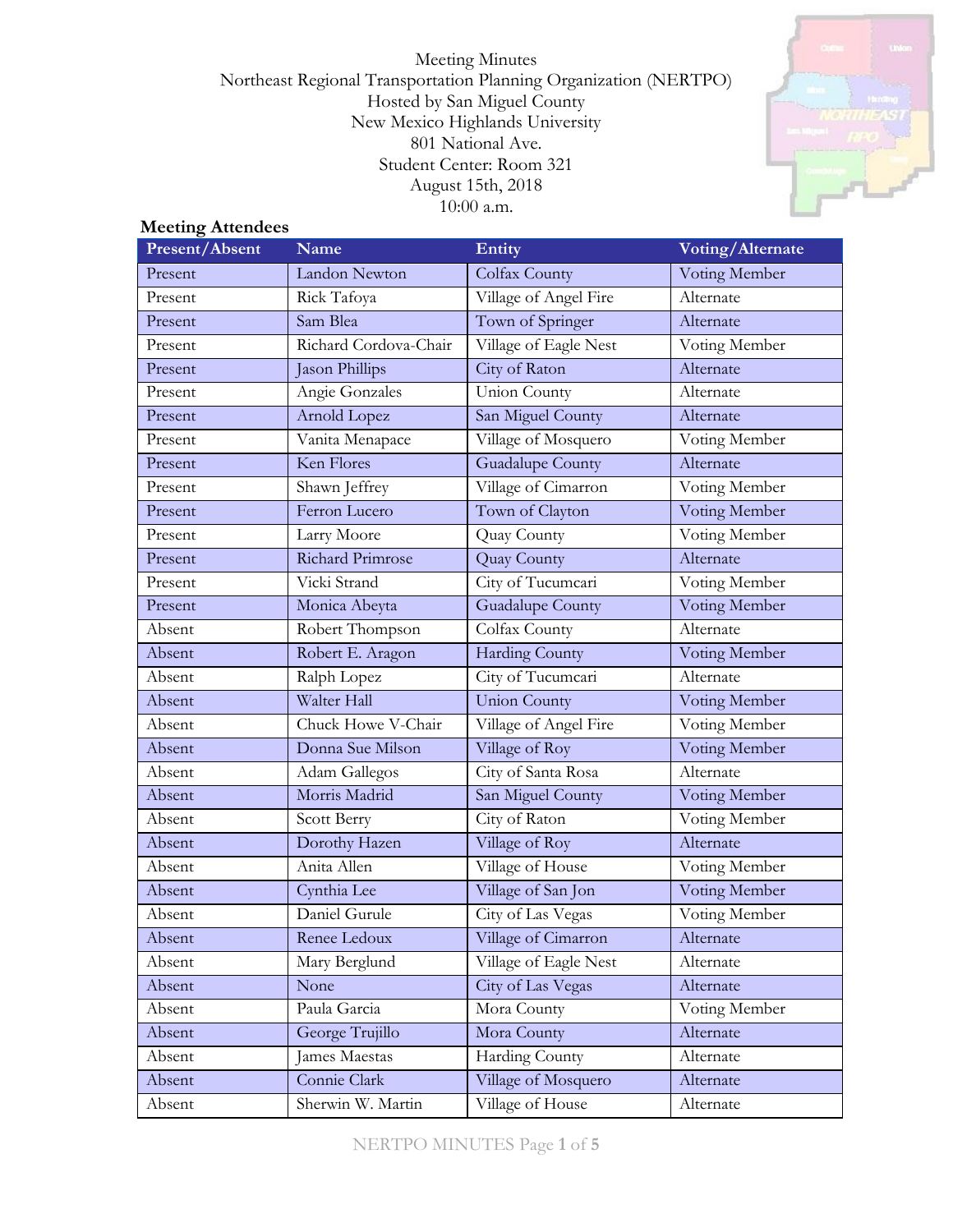|        |                       |                        |               | <b>United</b>  |
|--------|-----------------------|------------------------|---------------|----------------|
| Absent | Wade Lane             | Village of San Jon     | Alternate     |                |
| Absent | Tony Naranjo          | Town of Clayton        | Alternate     |                |
| Absent | Lee Dixon             | Village of Des Moines  | Voting Member | <b>Handbug</b> |
| Absent | Scott Warner          | Village of Des Moines  | Alternate     |                |
| Absent | None                  | Village of Pecos       | Voting Member |                |
| Absent | None                  | Village of Pecos       | Alternate     |                |
| Absent | Diane Brown           | Village of Folsom      | Voting Member |                |
| Absent | Mike Schoonover       | Village of Folsom      | Alternate     |                |
| Absent | Mignon Saddoris       | Village of Grenville   | Voting Member |                |
| Absent | Lynn Wiseman          | Village of Grenville   | Alternate     |                |
| Absent | Larry Wallin          | Village of Logan       | Voting Member |                |
| Absent | <b>Russell Feerer</b> | Village of Logan       | Alternate     |                |
| Absent | Joseph Romero         | City of Santa Rosa     | Voting Member |                |
| Absent | Boe Lopez             | Town of Springer       | Voting Member |                |
| Absent | Don Flynn             | Village of Maxwell     | Voting Member |                |
| Absent | Joanna Taylor         | Village of Maxwell     | Alternate     |                |
| Absent | Laudente Quintana     | Village of Wagon Mound | Voting Member |                |
| Absent | Nora Sanchez          | Village of Wagon Mound | Alternate     |                |

#### **New Mexico Department of Transportation (NMDOT) and Planners**

| David Trujillo -    | District 4 Engineer                                              |
|---------------------|------------------------------------------------------------------|
| Heather Sandoval -  | <b>Assistant District Engineer</b>                               |
| John Herrera –      | Local Government Road Fund (LGRF) Coordinator for District IV    |
| David Nelson -      | Interim Planning Liaison                                         |
| Eric Ghahate-       | Community Development Director North Central New Mexico          |
|                     | Economic Development District (NCNMEDD)                          |
| Dennis T. Salazar - | NERTPO Planner/Program Manager for the North Central New Mexico  |
|                     | Economic Development District (NCNMEDD)                          |
| Vincent M. Soule –  | NERTPO Planner/Program Manager for the Eastern Plains Council of |
|                     | Governments (EPCOG)                                              |

# **Guests**

Harold Garcia Vidal Martinez Tim Hagaman

## **I. Call to Order**

The Meeting was called to order at 10:08 AM by Mayor of Eagle Nest, Chairman Richard Cordova.

# **II. Pledge of Allegiance/New Mexico State Flag**

The Pledge of Allegiance and the salute to the New Mexico State Flag was led by the Board Members.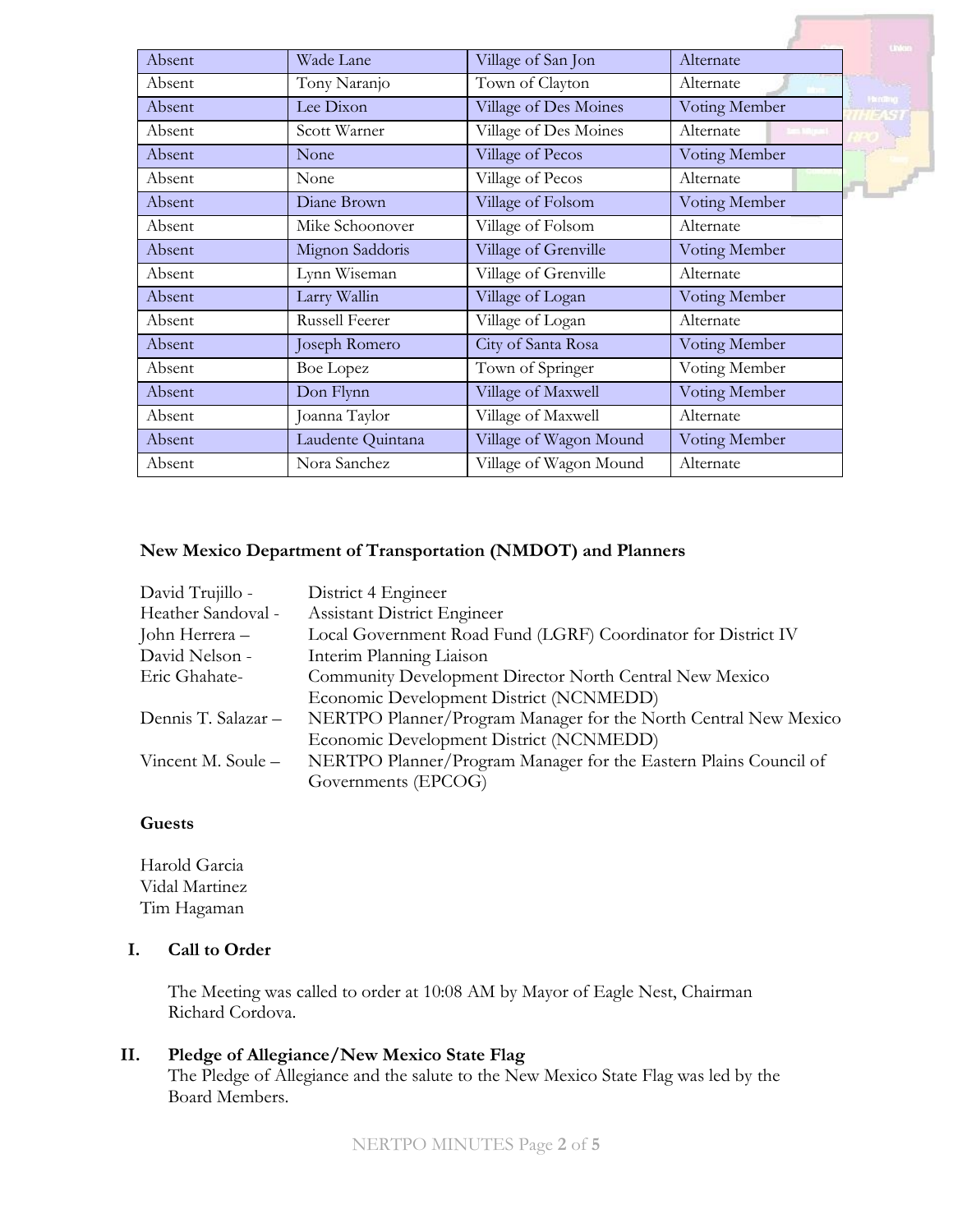#### **III. Welcome**

Chairman Cordova welcomed everyone to our NERTPO meeting which was hosted by San Miguel County. Chairman Cordova introduced Dr. Vidal Martinez, San Miguel County Manager. Dr. Martinez welcomed everyone to San Miguel County. Individual introductions were conducted by all in attendance.

#### **IV. Approval of Agenda**

Motion to approve agenda: Jason Phillips -City of Raton Second: Vicki Strand – Village of Angel Fire No opposition was voiced. Motion carried.

# **V. Approval of Minutes** (July 19<sup>th</sup>, 2018- City of Raton, NM)

Motion to approve the minutes as presented: Shawn Jeffrey – Village of Cimarron Second: Jason Phillips – City of Raton No opposition was voiced. Motion carried.

#### **VI. Discussion: NMDOT District IV Updates:** (John Herrera, NMDOT)

Mr. David Trujillo gave a recap of the NMDOT Commission Meeting held in July in Raton. Mr. Trujillo gave a thorough slideshow regarding Active Projects, Completed Projects, Upcoming Projects, Maintenance Accomplishments, Employee of the Year, Chip Seal Winners and various other categories. Mr. Trujillo also acknowledged the hard work of NMDOT Employees for their work on the Ute Park Fire.

Mr. John Herrera advised everyone that Capital Appropriations Project information has been sent out in the mail and once received to please sign and return.

Ms. Heather Sandoval had no updates to report.

**VII. Presentation: NMDOT North Region Design** (Mr. Bradley F. Fischer, P.E. Tribal/Local Public Agency Design)

Chairman Cordova advised that Mr. Fischer was unable to attend the meeting at this time.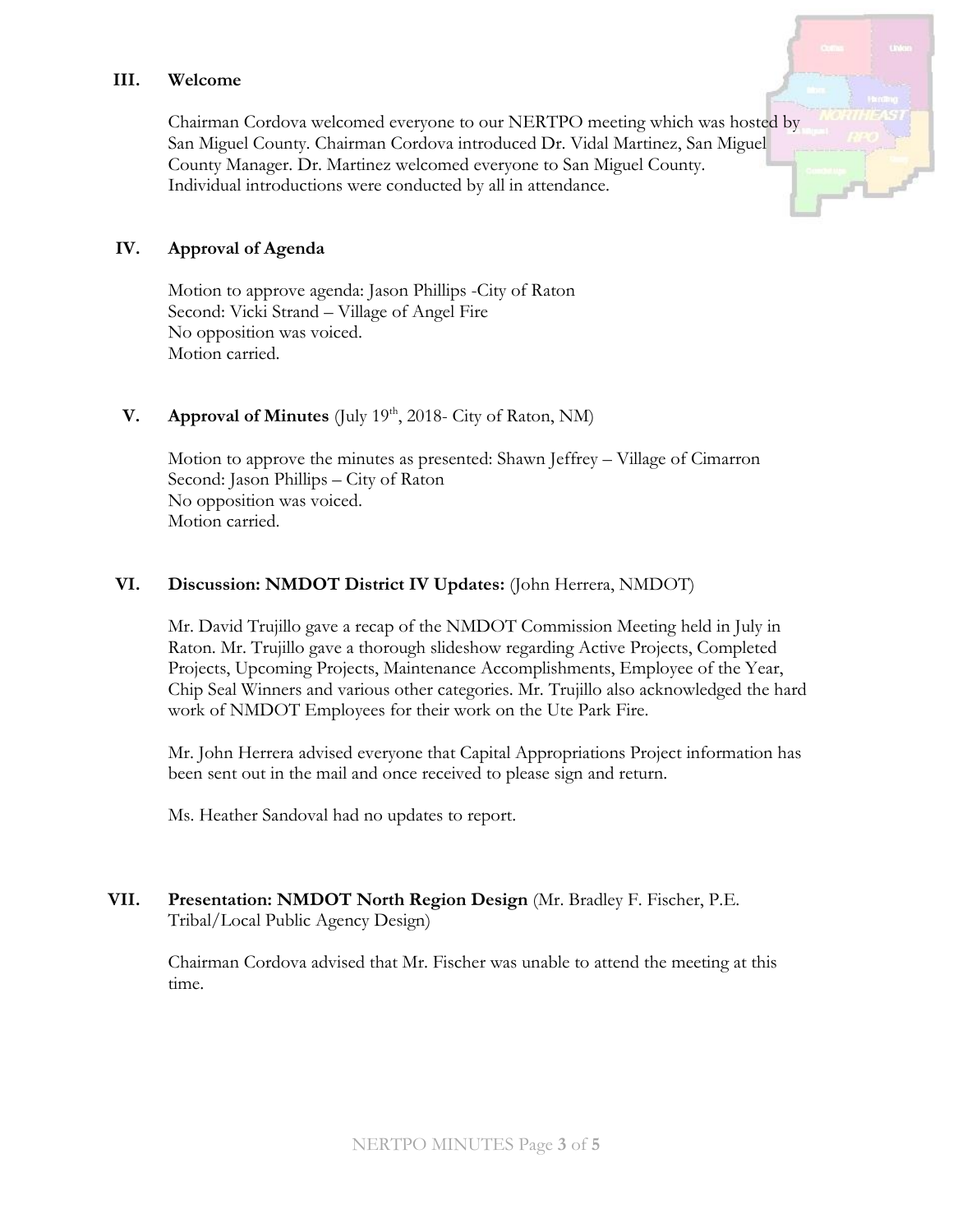# **VIII. Discussion/Action: Election of Officers (**NERTPO Board**)**

Board Chairman Richard Cordova opened up the floor to anyone wishing to submit a nomination for NERTPO Board Chairman. Morris Madrid, San Miguel County made a motion to nominate Chairman Cordova to remain as Chairman. Second: Jason Phillips – City of Raton No opposition was voiced and the Board voted unanimously Motion Carried

Board Chairman Cordova opened up the floor to anyone wishing to submit a nomination for NERTPO Board Vice-Chairman Morris Madrid, San Miguel County made a motion to nominate Chuck Howe to remain as Vice-Chairman. Second: Vicki Strand – City of Tucumcari No opposition was voiced and the Board voted unanimously. Motion Carried.

## **IX. Discussion/Action: NERTPO Public Participation Plan** (NERTPO Planners/Members)

NERTPO Planners Vincent M. Soule and Dennis T. Salazar gave an update regarding the Public Participation Plan and answered questions from the Board. Mr. Soule advised that the PPP is tied in with Title VI Plan and the new direction NMDOT is giving. This will be brought back at a future meeting for the Board to vote on it.

## **X. Discussion: NERTPO Title VI Plan (**NERTPO Planners/Members**)**

NERTPO Planners Mr. Soule and Mr. Salazar gave an update regarding the Title VI Plan and answered questions from the Board. This item will also be brought back at a future meeting once it is finalized for the Board to vote on it.

## **XI. Discussion: Project Status Update** (Local Government Members)

Chairman Cordova gave all membership at the table the opportunity to speak about what is going on in their respective areas. All membership gave updates on their communities. Chairman Cordova gave everyone the opportunity for questions and responses to past, current and future projects.

# **XII. NERTPO Planners/Program Managers Report:** (Vincent M. Soule and Dennis T. Salazar)

Vincent M. Soule and Dennis T. Salazar gave respective updates about what is going on at EPCOG and NCNMEDD. Mr. Soule advised everyone that the next RTPO Quarterly Meeting will be held in Clovis on September  $27<sup>th</sup>$  at 10am an everyone is invited to attend. The Planners gave updates regarding the "Constant Contact" and further communication and information relayed to the membership and those interested in NERTPO.